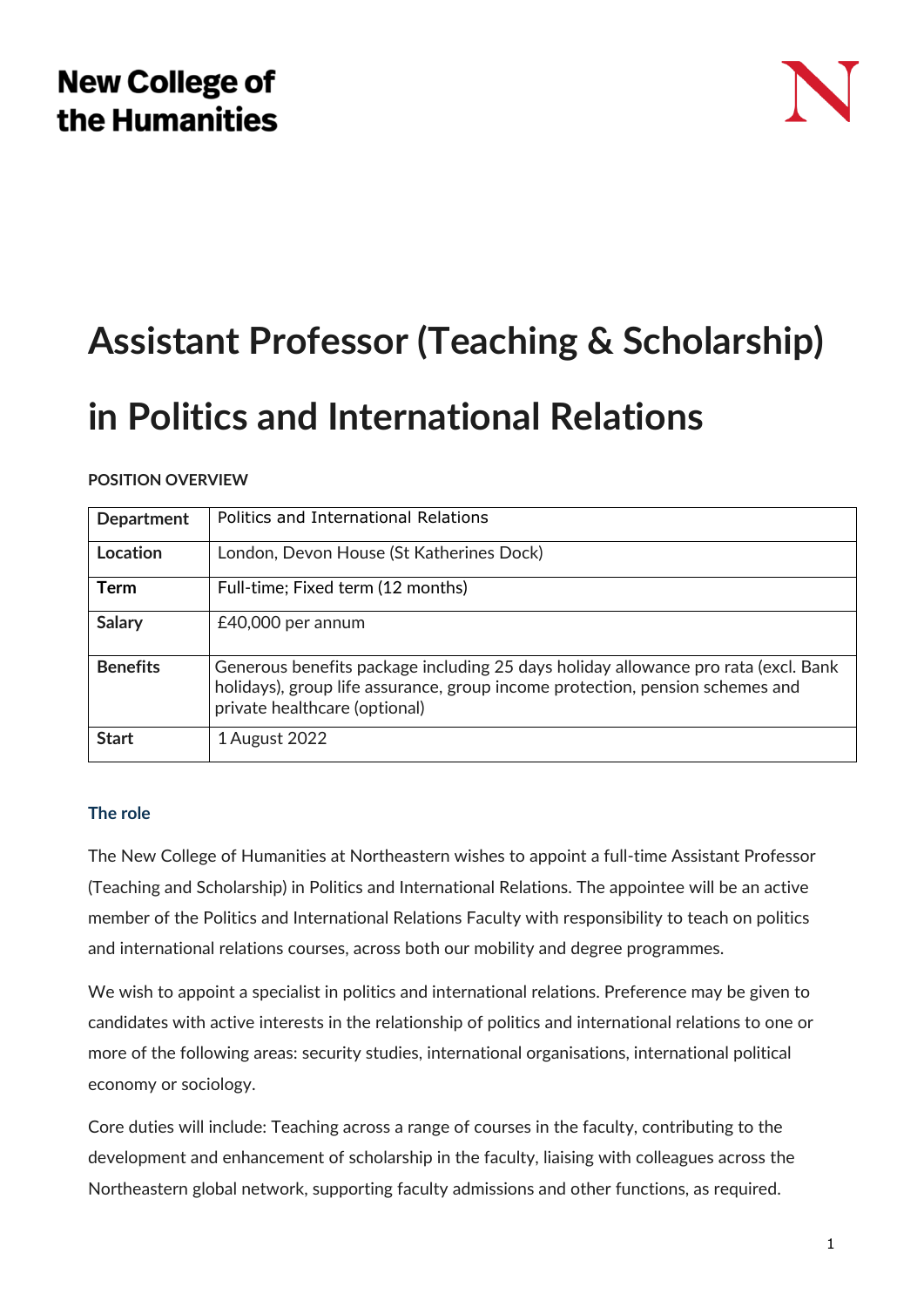We particularly encourage applications from those with an interest in innovative teaching, learning and assessment; those with experience of supporting a wide variety of students; and those belonging to groups underrepresented in UK higher education. We are open to appointing on a reduced fraction/job-share basis subject to our business needs.

#### **Department**

Politics and International Relations is a large interdisciplinary faculty which reflects the breadth and depth of both our academic discipline and the ethos of New College of the Humanities. The study of Politics and International Relations comprises political theory looking at normative questions, ideas, and ideology; political science looking at the organisation of government and society; and international relations, the only field specifically concerned with 'the international' and related problems of anarchy, security, economy, globalisation, and the conflictual and cooperative engagement between states.

#### **About the College**

Founded in 2012, New College of the Humanities has established itself as a prestigious higher education institution based in the heart of London. After becoming part of Northeastern University's global network in early 2019, the College has undergone a period of rapid growth, having been granted Taught Degree Awarding Powers in February 2020 and moved to a new, state-of-the-art campus in 2021. NCH continues to grow further expanding its student cohort, courses, network and opportunities.

#### **Additional Information**

#### **Enquiries**

Informal enquiries may be made to Dr Pablo Calderon-Martinez [\(Pablo.calderon](mailto:Pablo.calderon-martinez@nchlondon.ac.uk)[martinez@nchlondon.ac.uk\)](mailto:Pablo.calderon-martinez@nchlondon.ac.uk) and/or Dr Sara Raimondi [\(sara.raimondi@nchlondon.ac.uk\)](mailto:sara.raimondi@nchlondon.ac.uk). However, all applications must be made in accordance with the application process specified.

#### **Application Process**

Applications should be made via **[this link](https://share.hsforms.com/1p3G6XPo_QD-X7V9aRnSTYQ2peji)** by 20:00 on 12 June 2022. Please reference your application "**POLIP232**".

Please ensure that your application includes a CV and **[dossier](https://www.nchlondon.ac.uk/wp-content/uploads/2021/11/Academic-Dossier-TS-FINAL.doc)** (alternatively, an equivalent cover letter) that sets out concisely and in ways relevant to this role: (a) your achievements and challenges in the last 12-months, and in your career to-date, in education; (b) what your priorities would be in performing the advertised role; (c) what your objectives are for your future career; (d) a statement